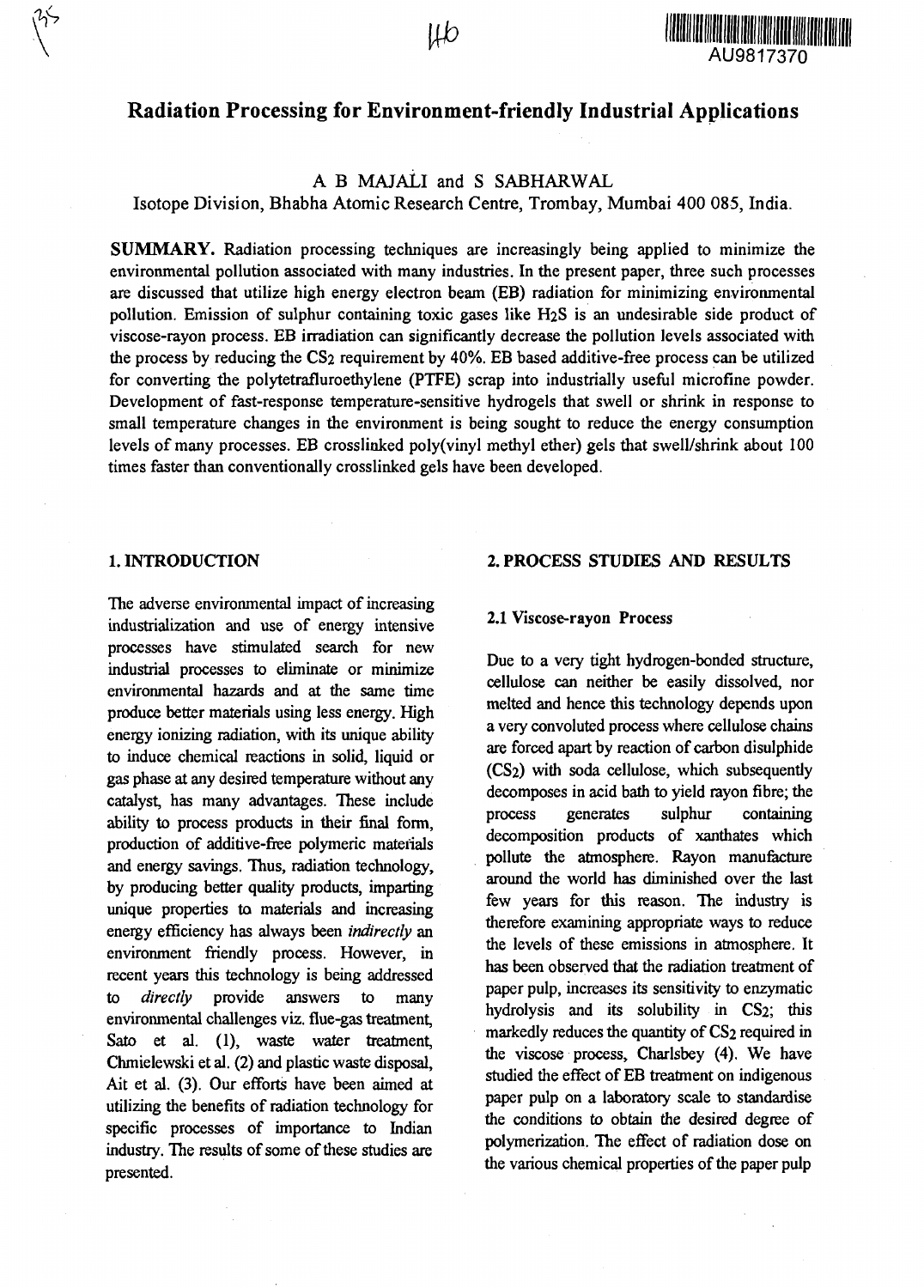is presented in Table 1. The results clearly indicate that a dose of 5 to 10 kGy can reduce the degree of polymerization (DP) of pulp from 625 to about 400-450. In the conventional process, this is achieved by steeping the pulp with alkali for long durations. For the EB treated paper pulp, the quantity of CS2 required is reduced by about 40% ; **a** plant consuming about 300 tons of pulp per day can reduce the CS2 consumption by 40 tons a day.

# **2.2 Radiation Degradation of Polytetrafluoroethylene (PTFE)**

The microfine PTFE powder, due to its outstanding anti-friction properties and non-toxic nature, is extensively used as a non-stick coating material for kitchenware and electric appliances. The polymer, however, is extremely resistant to pulverization and when pulverized by cooling it to -180°C, the high molecular weight powder thus produced has a tendency to progressively agglomerate. It is well known that PTFE predominantly undergoes chain scission on exposure to radiation, therefore its molecular weight can be significantly reduced by irradiation. It was observed that an EB dose of 1-2 MGy was adequate for producing a low molecular weight  $(1 \times 10^4 - 1 \times 10^5)$  product amenable to conventional high speed grinding.

Figure 1 shows the particle size distribution of PTFE powder produced by this process using conventional high speed grinding techniques.



Figure 1: Particle size distribution of EB radiation degraded PTFE.

# 2.3 EB Crosslinked Fast Response Temperature Sensitive Hydrogels

Generally, aqueous solutions are concentrated by evaporating the water at high temperatures. This is an energy consuming process. Environmentally sensitive polymer gels are an alternative for concentrating many biological slurries near room temperature. These gels display phase transitions in response to small environmental changes, viz. pH, temperature, solvent composition and electric field.

| Property                 | EB Irradiation Dose (kGy) |       |       |       |       |
|--------------------------|---------------------------|-------|-------|-------|-------|
|                          | $\bf{0}$                  | 5     | 10    | 15    | 20    |
| Viscosity, cp            | 10.84                     | 7.26  | 6.30  | 5.13  | 4.33  |
| Degree of Polymerisation | 635.0                     | 461.0 | 399.0 | 310.0 | 236.0 |
| Alpha Cellulose, %       | 95.13                     | 94.18 | 92.69 | 91.63 | 87.61 |
| Beta Cellulose, %        | 3.61                      | 4.44  | 5.70  | 6.67  | 10.63 |
| Gamma Cellulose, %       | 1.26                      | 1.38  | 1.60  | 1.70  | 1.76  |
| Rayon Yield, %           | 97.52                     | 97.07 | 97.06 | 96.79 | 96.02 |

Table 1. Effect of EB radiation dose on the properties of paper pulp for rayon.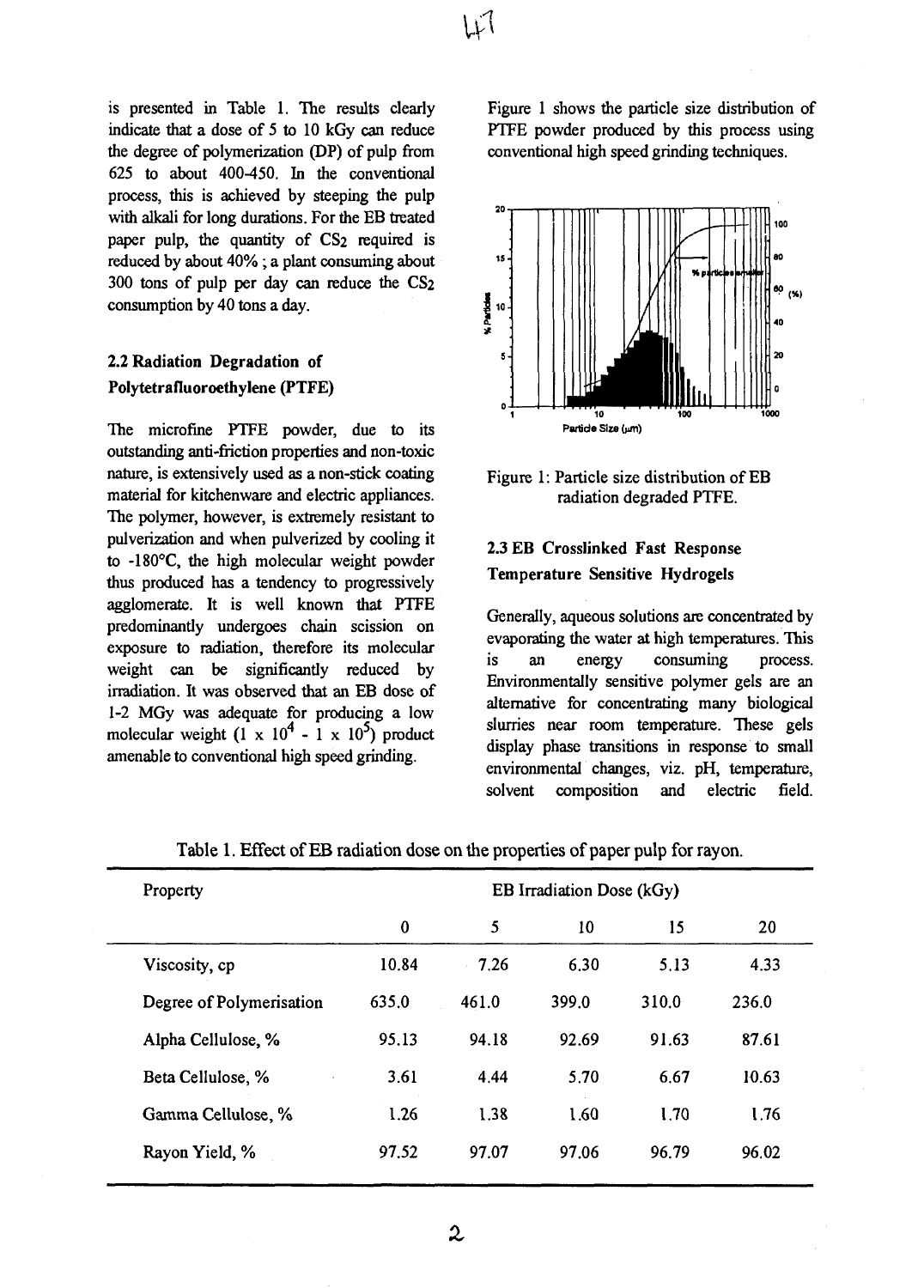Temperature sensitive gels are produced by crosslinking linear polymers that display lower critical solution temperatures (LCST), e.g. poly (vinyl methyl ether) (PVME) and poly (N-isopropyl acrylamide) (PNIPAm). However, the conventional method of crosslinking these polymers by thermochemical route, leads to the formation of homogeneously crosslinked material with an extremely slow response, rendering them unsuitable for industrial applications. For instance, a conventionally crosslinked 1 mm thick sheet of temperature sensitive PNIPAm hydrogel takes more than 24 hours to swell or shrink to equilibrium, Hoffman et al (5). This slow response is due to the fact that the conventionally crosslinked gels are homogeneous to atleast a submicron level. Our recent pulse radiolysis results have shown that by irradiating the aqueous solutions of these polymers at high dose rates with EB accelerators, inhomogeneous crosslinking can be induced, resulting in the formation of fast-response hydrogels, Sabharwal et al, (6,7). We have used irradiation to create inhomogeneous crosslinking of a temperature sensitive polymer- PVME, so as to produce a fast response hydrogel which undergoes a phase transition at 37°C. Figure 2 shows the swelling behaviour of a few hydrogels at various temperatures. The curve clearly indicates a



## Figure 2: Equilibrium swelling behaviour of EB crosslinked PVME hydrogels at different temperatures.

transition point at 37°C. The hydrogel is produced by irradiating linear PVME to a dose of 300 kGy. The coefficient of diffusion of

polymer(D) into water matrix has a value of about  $10^{-5}$  cm<sup>2</sup>s<sup>-1</sup> as compared to conventional hydrogels which generally have (D) value of about  $10^{-7}$  to  $10^{-8}$  cm<sup>2</sup>s<sup>-1</sup>. EB processed gels therefore exhibit faster response time.

The swelling and deswelling response of these hydrogels, shown in Figure 3, clearly indicates that these hydrogels require just a few seconds to reach equilibrium swelling.



Figure 3: Swelling and shrinking kinetics of EB crosslinked PVME hydrogel.

These materials could be beneficial in reducing the energy requirements for a variety of applications, such as concentrating biological or coal slurries. We have studied the use of those hydrogels for concentrating dilute sewage sludge. In this study, the sludge  $(2\% \text{ solids})$  from input line of Sludge Hyginisation Research Irradiator (SHRI) was used. The PVME gel equilibrated at the temperature of 323K was added to the sludge at 298K and allowed to swell to equilibrium for varying lengths of time (15s to 120s). The gel samples were then taken out, equilibrated at 323K for the same length of time as for swelling, so that they shrink and desorb water. The process was repeated for 10 cycles; the amount of water desorbed by the gel was estimated gravimetrically. The results of this study, shown in Figure 4, indicate that 1 g of gel could remove 9 to 12  $g$  of water from 25  $g$  of sludge, in ten cycles.